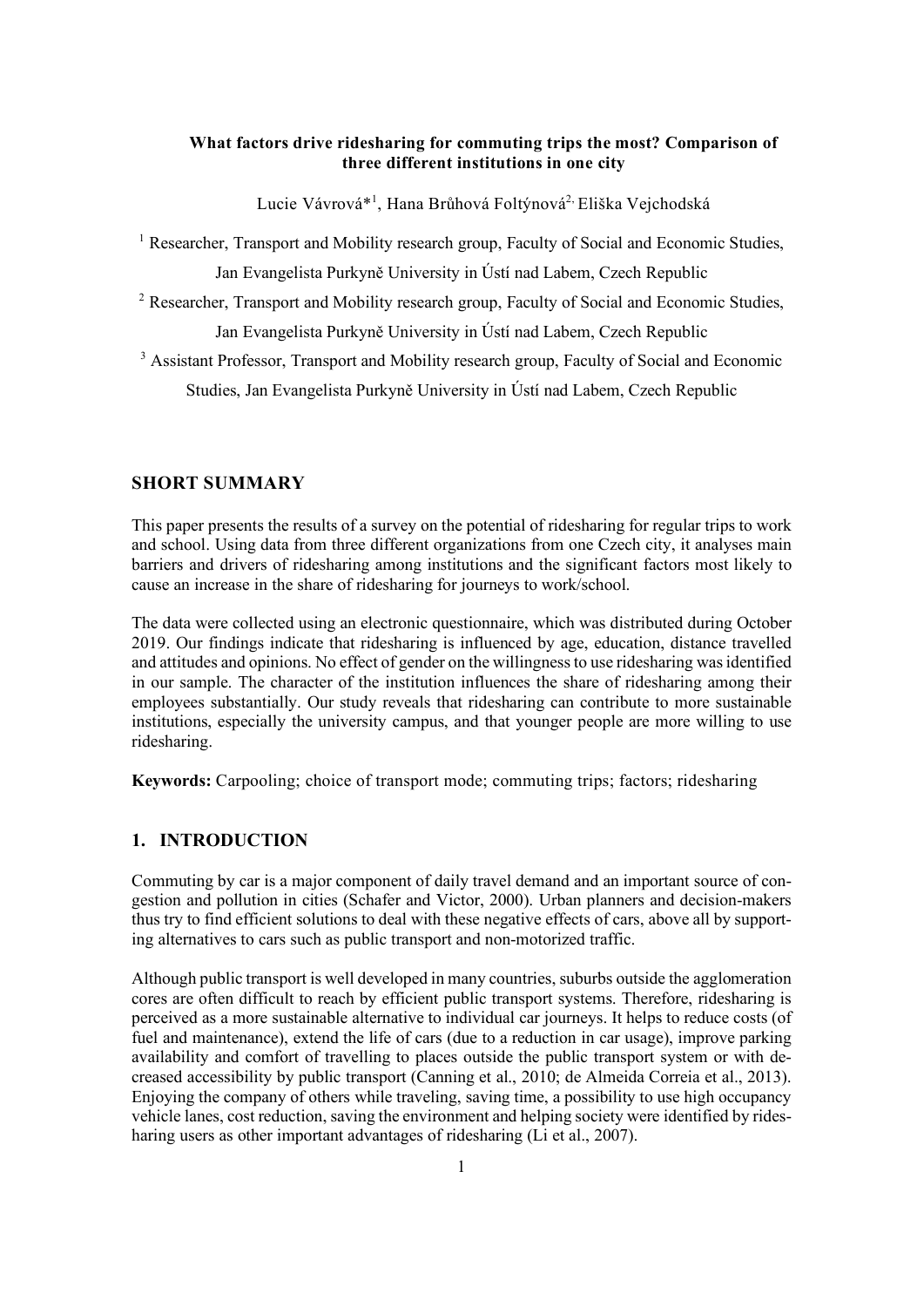In spite of the described advantages of ridesharing, the vehicle occupancy is usually low. A bulk of literature focuses on barriers to wider usage of ridesharing - longer travel times required when using ridesharing compared to a trip by car without additional passengers or reduced flexibility of travel (Belz and Lee, 2012; Malodia and Singla, 2016). Furthermore, the fact that potential users have to wait for additional passengers makes the usage of ridesharing less attractive (Tsao and Lin, 1999).

Most of the literature comes from the USA and Western European countries. However, in the Central and Eastern European countries (CEECs), the potential of sharing rides is still not analyzed very much.

Using data from three different organizations in one city, all of them important employers in the region, this paper focuses on commuting among employees and students of these institutions and attempts to answer the following questions:

- What are the significant factors most likely to cause an increase in the share of ridesharing for journeys to work in a medium-sized Central European city?
- Can any differences be identified among students and employees and among the different institutions involved in our survey?
- What is the potential of sharing rides with colleagues and students in different institutions in a medium-sized Czech city?
- What type of sustainable transport policies can be advocated based on these significant factors?
- How does the character of the institution influence the rate of ridesharing?

Answering to these questions can help policymakers and institutions prepare better conditions, new policies and programs supporting further usage of ridesharing as a way of strengthening sustainable urban mobility.

## **2. METHODOLOGY**

Data were collected using an electronic questionnaire distributed to three organizations in Ústí nad Labem, a city of 92 thousand inhabitants situated in the north of the Czech Republic near the border with Germany. The Ústí nad Labem Region is one of the regions with the lowest education levels and the highest unemployment rates in the Czech Republic. According to the 2011 census, more than one fifth of the region's population had only primary education and only 7-8% had university education, while the nationwide average was 5.5% higher, although Ústí nad Labem is a university city. The city lies in a hilly terrain, which affects the transportation in the city – there is nearly zero usage of bicycles and a substantial share of cars in the modal split.

Three of the most important employer organizations were selected as the participants in our survey: the Ústí nad Labem Municipal Authority, the Regional Authority of the Ústí nad Labem Region and the Jan Evangelista Purkyně University in Ústí nad Labem (UJEP). The employees of the organizations and students from university were asked to complete an online questionnaire. The questionnaire was created in the SurveyMonkey software.

The electronic version of the questionnaire was distributed to all employees' and students' e-mail addresses by the participating institutions themselves and it was available for completion from 7 to 21 October 2019. One reminder was sent out in the meantime.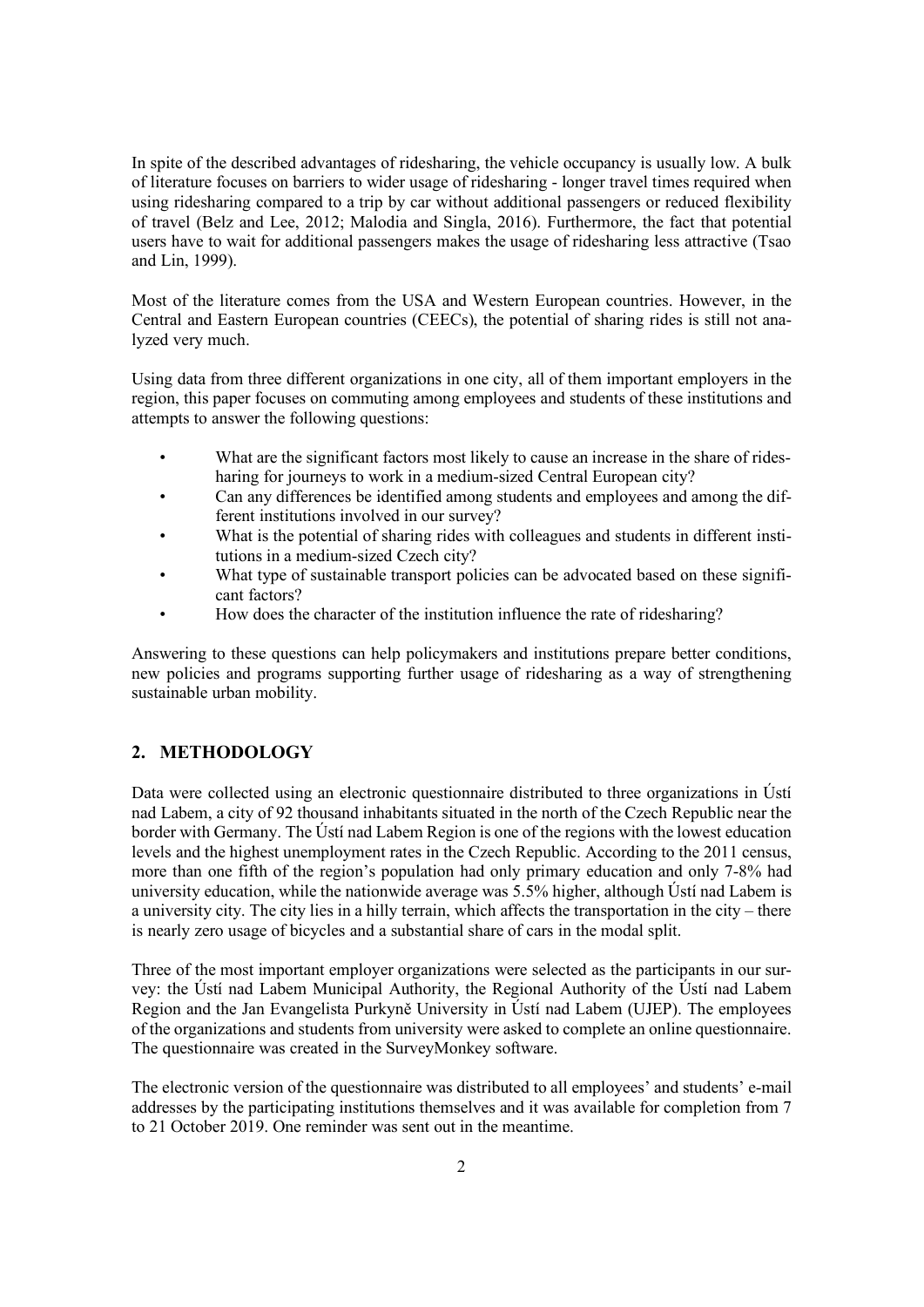The total number of the completed questionnaires was 2334. The response rate was differed across the institutions: the highest response rate was at the Regional Authority at 55.08%, followed by the Municipal Authority, where the response rate reached 39.9%, the UJEP employees with a 24% response rate, and the lowest response rate was among UJEP students at only 19.29%. After the elimination of incomplete questionnaires (without answers to the socio-demographic questions), their number decreased to 1669, which were used for further statistical analyses.

The questionnaire consisted of several segments covering current travel behavior and commuting to work/school, individuals' attitudes to sharing rides, expression of (dis)agreement with various opinion statements about main transport modes and sustainable mobility, and respondents' socioeconomic status and their access to different transport modes.

Collected data were analyzed using independent-samples t-test to determine whether a statistically significant difference exists between users and non-users of ridesharing and using choice modelling to investigate which factors influence the ridesharing decision.

## **3. RESULTS AND DISCUSSION**

We divided our respondents according to their potential to use ridesharing. One group comprises those who already use ridesharing and those who expressed their interest to use it (N=834); the other group of nearly identical size comprises those who do not use or do not have any intention to use ridesharing (N=835).

Age is a significant variable among the socio-demographic variables considered in this study. The highest interest in using ridesharing was expressed by the age group 35-49 (17.2%); on the contrary, the lowest interest was in the oldest category of 65+, as was confirmed by the Pearson chisquare test.

The respondents, both users and non-users, were queried about their reasons for using ridesharing and for refusing ridesharing (see Tables 1 and 2). The main reasons for using ridesharing differ between those who already use ridesharing and those who would consider using it. The users appreciate above all the possibility to share costs (64%), enjoyment of the trip with more people in the car  $(52\%)$ , and the possibility to discuss work-related topics during the trip  $(51\%)$ . The potential users appreciate the possibility to lower costs by sharing them (55%), and the comfort (52%). They also expect that ridesharing trips are more pleasant (42%), faster (40%) and they provide an opportunity to discuss work (41%), to find new friends (41%) and to have a faster trip (40%). Interestingly, the last two factors are not appreciated by the ridesharing users. The least important factors influencing willingness to use ridesharing which we analyzed are positive environmental impacts of ridesharing and the possibility to change the commuting route, as summarized in Table 1.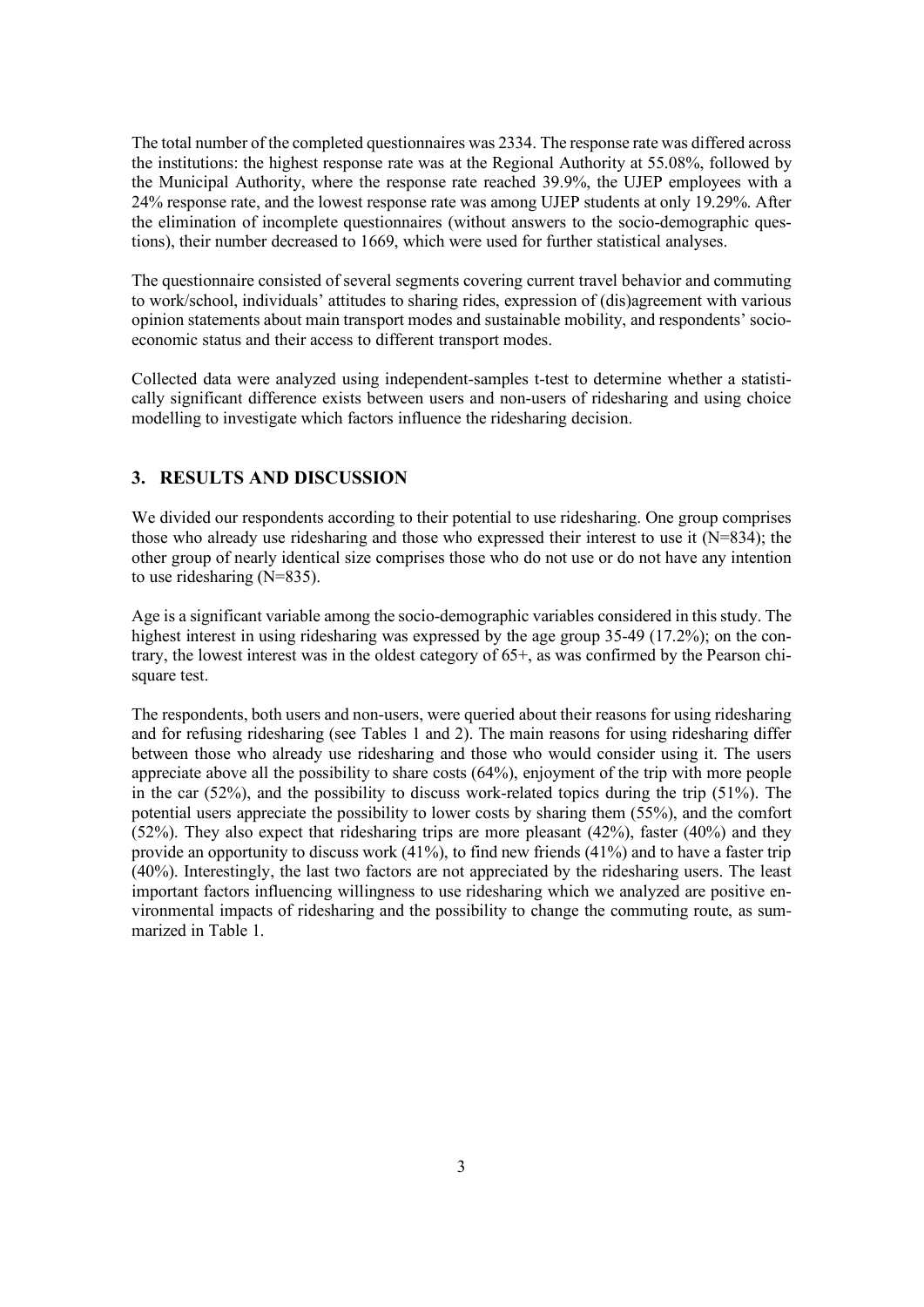|                                     | Users $(N=207)$ | Potential users $(N=627)$ |
|-------------------------------------|-----------------|---------------------------|
| Pleasant being together             | 52%             | 42%                       |
| $Money - lower costs$               | 64%             | 55%                       |
| Speed – ridesharing is faster       | 28%             | 40%                       |
| Comfort                             | 48%             | 52%                       |
| Possibility to discuss work         | 51%             | 41%                       |
| Possibility to discuss other topics | 41%             | 30%                       |
| Possibility to make new friends     | 29%             | 41%                       |
| More environmentally friendly       | $22\%$          | 27%                       |
| Can leave home later                | 38%             | 39%                       |
| Can change the route                | 23%             | 19%                       |
| Flexibility                         | 33%             | 26%                       |

#### **Table 1: Reasons for ridesharing**

On the contrary, those who do not use and do not plan to use ridesharing argue that they would be less flexible (57%), they could not arrange other business during the trip (34%), their trip is too short to take a car (34%), and they would have to arrange their trips with other people (32%), what are their main barriers to using ridesharing (see Table 2).

|                           | Non-users N=835 |
|---------------------------|-----------------|
| Short distance            | 34%             |
| <b>Strangers</b>          | 21%             |
| Accidents                 | 11%             |
| Difficult arrangements    | 32%             |
| Other than car            | 15%             |
| <b>Flexibility</b>        | 57%             |
| Choice of route           | 9%              |
| Arrangements during trips | 34%             |
| Luggage                   | $4\%$           |
| Organisation              | 19%             |

# **Table 2: Reasons against ridesharing**

Variables that increase the chance of using ridesharing were identified based on the logistic regression results. Specifically, the probability of using ridesharing is more than 4 times higher in the case of university students when compared to the Regional Authority employees. Therefore, the student status can be considered as a significant variable that affects an individual's willingness to use ridesharing.

Having a driving license has also been found as an important factor affecting the use of ridesharing. Specifically, if the respondent holds a driving licence, their interest in ridesharing decreases. Likewise, commuting time can be considered another factor that significantly positively affects an individual's willingness to use ridesharing (longer commuting time increases the probability to rideshare).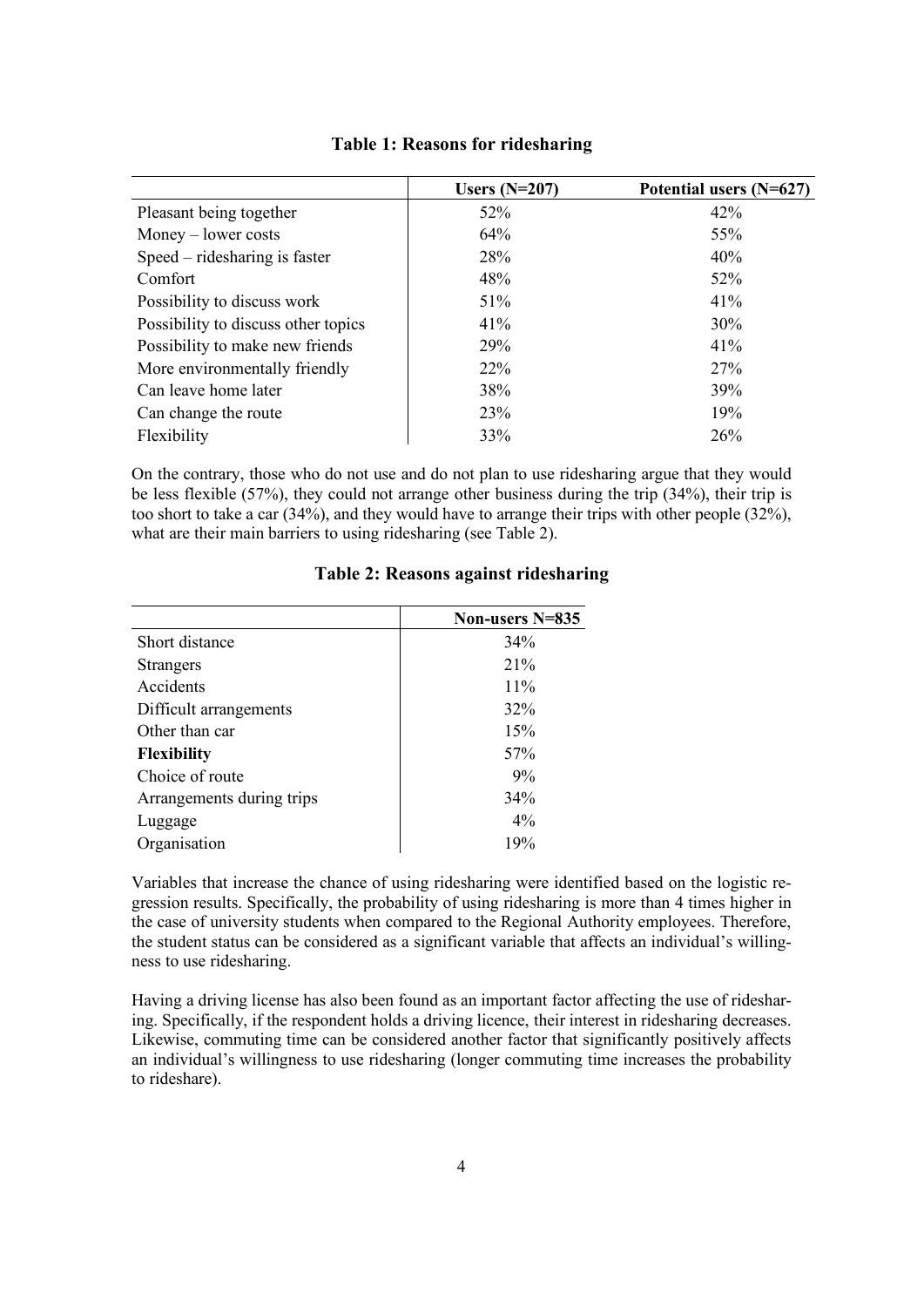We also analysed the role of or opinions on ridesharing based on agreement or disagreement with various statements about transport-related topics, transport planning and regulation in cities. Respondents who agree the least with an increase in parking fees are more likely to use ridesharing. Similarly, respondents who strongly agree with the necessity to own a car are more willing to use ridesharing. The probability of ridesharing use is 5 times higher for these respondents compared to those who strongly disagreed with the statement. Respondents' attitudes towards carsharing were also found to be an important factor influencing willingness to use ridesharing. Respondents who find carsharing as a way to reduce negative effects of motor traffic are more likely to use ridesharing. The reason may be that these people are more open to using alternative modes of transport.

#### **4. CONCLUSIONS**

Support to ridesharing is one of the strategies for supporting sustainable mobility of institutions. We examined experience with ridesharing and the potential for its use at three different institutions in Ústí nad Labem. This is a very important topic as CEE countries face increasing challenges in the form of negative impacts of motorized traffic and low car occupancy.

The study revealed that ridesharing can contribute to more sustainable institutions, especially the campus, as younger people are more willing to use ridesharing. The character of the institution influences the share of ridesharing substantially. We found statistically significant differences even in similar (administrative) institutions in one city. The main difference was driven by the length of the trips made by the employees, the age structure and gender. The University has the highest potential for ridesharing, as the students are more flexible. Surprisingly, the Municipal Authority showed the least potential for ridesharing; on the contrary, the highest potential is among the university students.

Fear from unknown people sharing rides can be a substantial barrier to ridesharing. Our data show that web applications which are available only to a limited group of people for ridesharing (such as employees of one institution) can be more trustworthy for the potential users. However, our research did not identify any specific ridesharing behavior connected with the regional specifics. The main difference is in the approach to implementation of various measures supporting ridesharing, as the institutions have not adopted any measures to motivate more ridesharing.

#### **ACKNOWLEDGMENT**

This paper was supported by the project "Smart City – Smart Region – Smart Community"  $(CZ.02.1.01/0.0/0.0/17$   $0.048/0.007435)$  financed by the Operational Programme Research, Development and Education of the Czech Ministry of Education, Youth and Sports, supported by EU funds.

#### **REFERENCES**

Belz, N. P., & Lee, B. H. Y. 2012. Composition of Vehicle Occupancy for Journey-to-Work Trips: Evidence of Ridesharing from 2009 National Household Travel Survey Vermont Add-On Sample. *Transportation Research Record: Journal of the Transportation Research Board*, Vol. *2322*, No. 1, pp. 1–9. https://doi.org/10.3141/2322-01

Blumenberg, E., & Smart, M. 2010. Getting by with a little help from my friends…and family: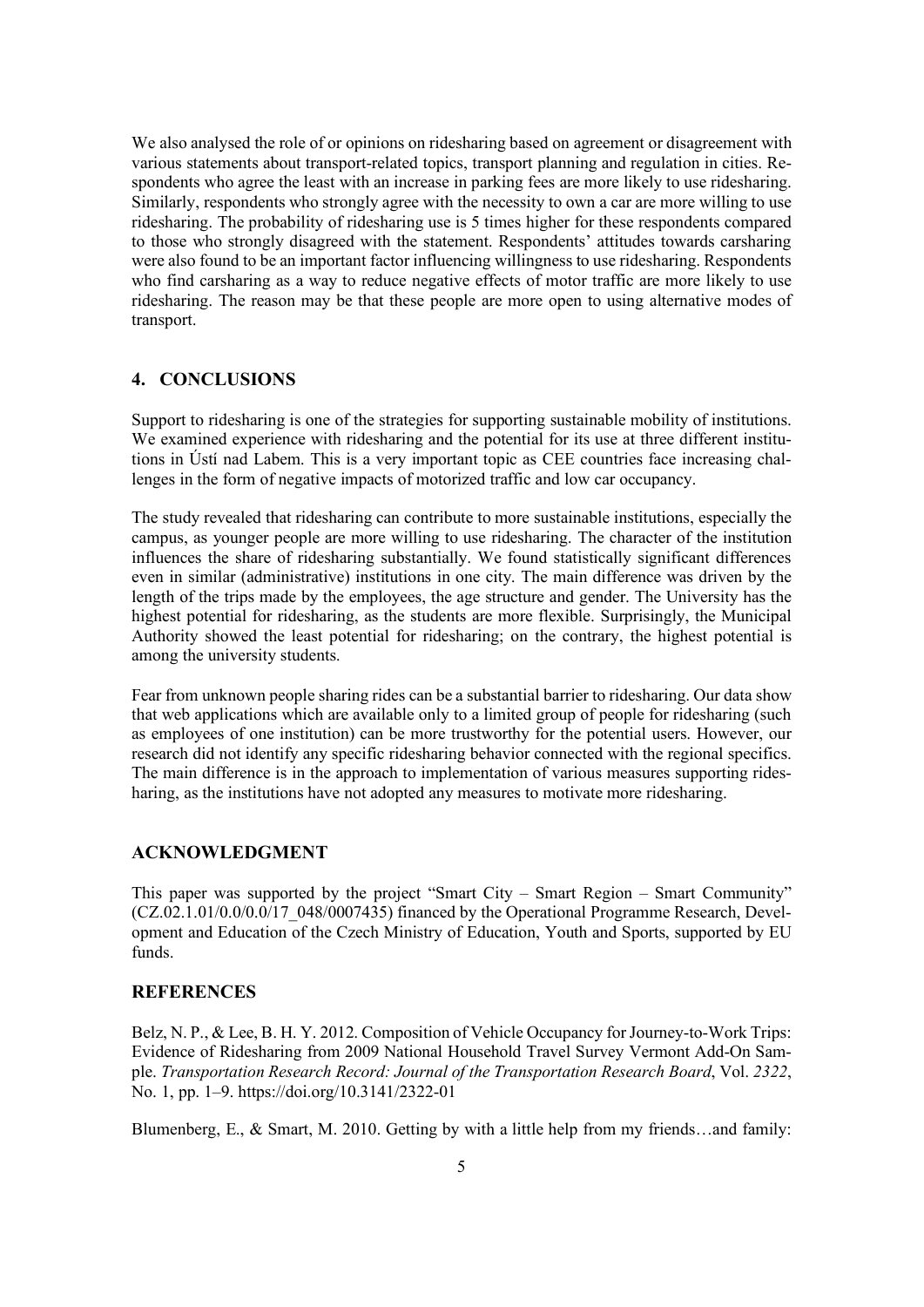Immigrants and carpooling. *Transportation*, Vol. 37*, No.*3, pp. 429–446. https://doi.org/10.1007/s11116-010-9262-4

Brown, A. E. 2020. Who and where rideshares? Rideshare travel and use in Los Angeles. *Transportation Research Part A: Policy and Practice*, Vol. 136, pp. 120–134. https://doi.org/10.1016/j.tra.2020.04.001

Brůhová Foltýnová, H.; Vejchodská, E.; Rybová, K.; Květoň, V. 2020. Sustainable urban mobility: One definition, different stakeholders' opinions. Transp. Res. Part D Vol. 2020, No. 87 https://doi.org/10.1016/j.trd.2020.102465

Buliung, R. N., Soltys, K., Habel, C., & Lanyon, R. 2009. Driving Factors behind Successful Carpool Formation and Use. *Transportation Research Record: Journal of the Transportation Research Board*, Vol. 2118, No.1, pp. 31–38. https://doi.org/10.3141/2118-05

Burris, M., & Winn, J. 2006. Slugging in Houston—Casual Carpool Passenger Characteristics. *Journal of Public Transportation*, Vol. 9, No. 5, pp. 23–40. https://doi.org/10.5038/2375- 0901.9.5.2

Canning, P. E., Hughes, S. J., Hellawell, E. E., Gatersleben, B. C. M., & Fairhead, C. J. 2010. Reasons for participating in formal employer-led carpool schemes as perceived by their users. *Transportation Planning and Technology*, Vol. 33, No. 8, pp. 733–745. https://doi.org/10.1080/03081060.2010.536627

Caulfield, B. 2009. Estimating the environmental benefits of ride-sharing: A case study of Dublin. *Transportation Research Part D: Transport and Environment*, Vol. 14, No. 7, pp. 527–531. https://doi.org/10.1016/j.trd.2009.07.008

Dahlgren, J. 2002. High-occupancy/toll lanes: Where should they be implemented? *Transportation Research Part A: Policy and Practice*, Vol. 36, No. 3, pp. 239–255. https://doi.org/10.1016/S0965-8564(00)00047-1

de Almeida Correia, G. H., de Abreu e Silva, J., & Viegas, J. M. 2013. Using latent attitudinal variables estimated through a structural equations model for understanding carpooling propensity. *Transportation Planning and Technology*, Vol. 36, No. 6, pp. 499–519. https://doi.org/10.1080/03081060.2013.830894

Delhomme, P., & Gheorghiu, A. 2016. Comparing French carpoolers and non-carpoolers: Which factors contribute the most to carpooling? *Transportation Research Part D: Transport and Environment*, Vol. 2016, No. 42, pp. 1–15. https://doi.org/10.1016/j.trd.2015.10.014

EEA. 2016. *Occupancy rates of passenger vehicles*. European Environment Agency. https://www.eea.europa.eu/data-and-maps/indicators/occupancy-rates-of-passenger-vehicles/occupancy-rates-of-passenger-vehicles

Gardner, B., & Abraham, C. 2007. What drives car use? A grounded theory analysis of commuters' reasons for driving. *Transportation Research Part F: Traffic Psychology and Behaviour*, Vol. 10, No. 3, pp. 187–200. https://doi.org/10.1016/j.trf.2006.09.004

Gärling, T., Gärling, A., & Johansson, A. 2000. Household choices of car-use reduction measures. *Transportation Research Part A: Policy and Practice*, Vol. 34, No. 5, pp. 309–320. https://doi.org/10.1016/S0965-8564(99)00039-7